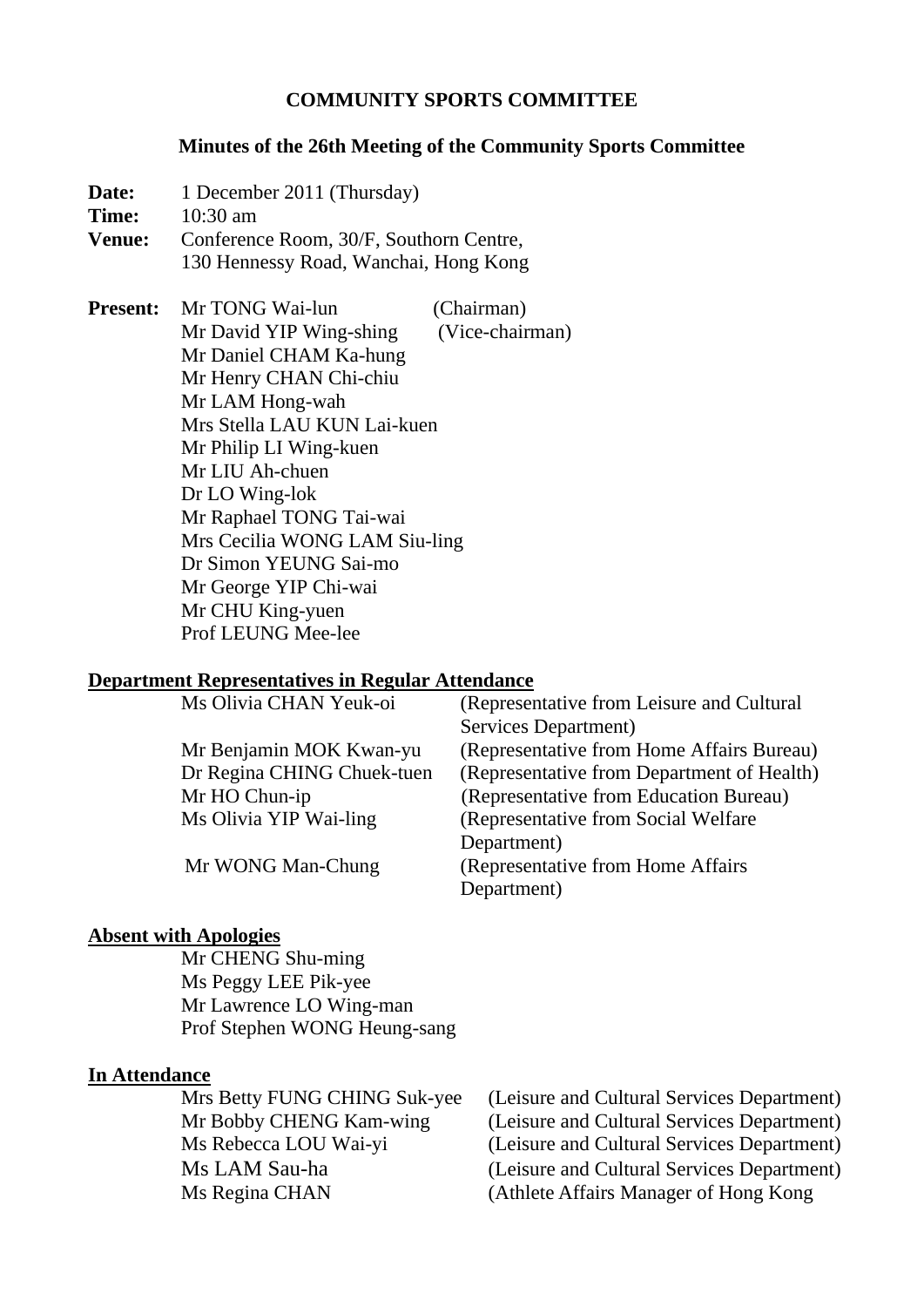Sports Institute)

## **Secretary**

Mr Simon LIU Wai-shing (Leisure and Cultural Services Department)

# **Opening Remarks**

1.1 The Chairman welcomed all Members and representatives of various government departments to the meeting, and Ms Regina CHAN, Athlete Affairs Manager of the Hong Kong Sports Institute (HKSI) who would participate in the discussion of Item 3 on the agenda regarding the School Sports Coordinator Pilot Scheme. Besides, the Chairman welcomed Mr Simon LIU of the Leisure and Cultural Services Department (LCSD) who had taken up the post of Secretary of the Community Sports Committee (CSC) and was grateful to Ms LOK Kit-ha, the former Secretary for her contribution.

1.2 The Chairman, on behalf of the CSC, congratulated Mr LIU Ah-chuen on having been awarded a commendation certificate and a medal by the Secretary for Home Affairs.

# **Item 1: Confirmation of the Minutes of Last Meeting of the CSC**

2.1 The draft minutes of the 25th meeting had been emailed to Members for comment on 1 November by the Secretariat and hitherto no proposals for amendments had been received. As no further amendment was proposed at the meeting, the Chairman announced that the minutes of the 25th meeting were endorsed.

# **Item 2: Matters Arising**

# **(i) Report of the Advisory Committee on the Healthy Exercise for All Campaign – Physical Fitness Test for the Community**

3.1 The Chairman invited Dr LO Wing-lok, the Convenor of the Advisory Committee on the Healthy Exercise for All Campaign – Physical Fitness Test for the Community (the Advisory Committee) to report the latest work progress of the Physical Fitness Test for the Community (the Physical Fitness Test).

3.2 Dr LO Wing-lok reported that the Advisory Committee had held its 5th meeting on 4 August 2011 to review the progress of various work of the Physical Fitness Test. The physical fitness tests for infants (aged 3 to 6) and children (aged 7 to 12) had been completed, collecting 584 and 2 803 successful samples respectively. The tests for adolescents (aged 13 to 19), conducted by randomly selecting one secondary school from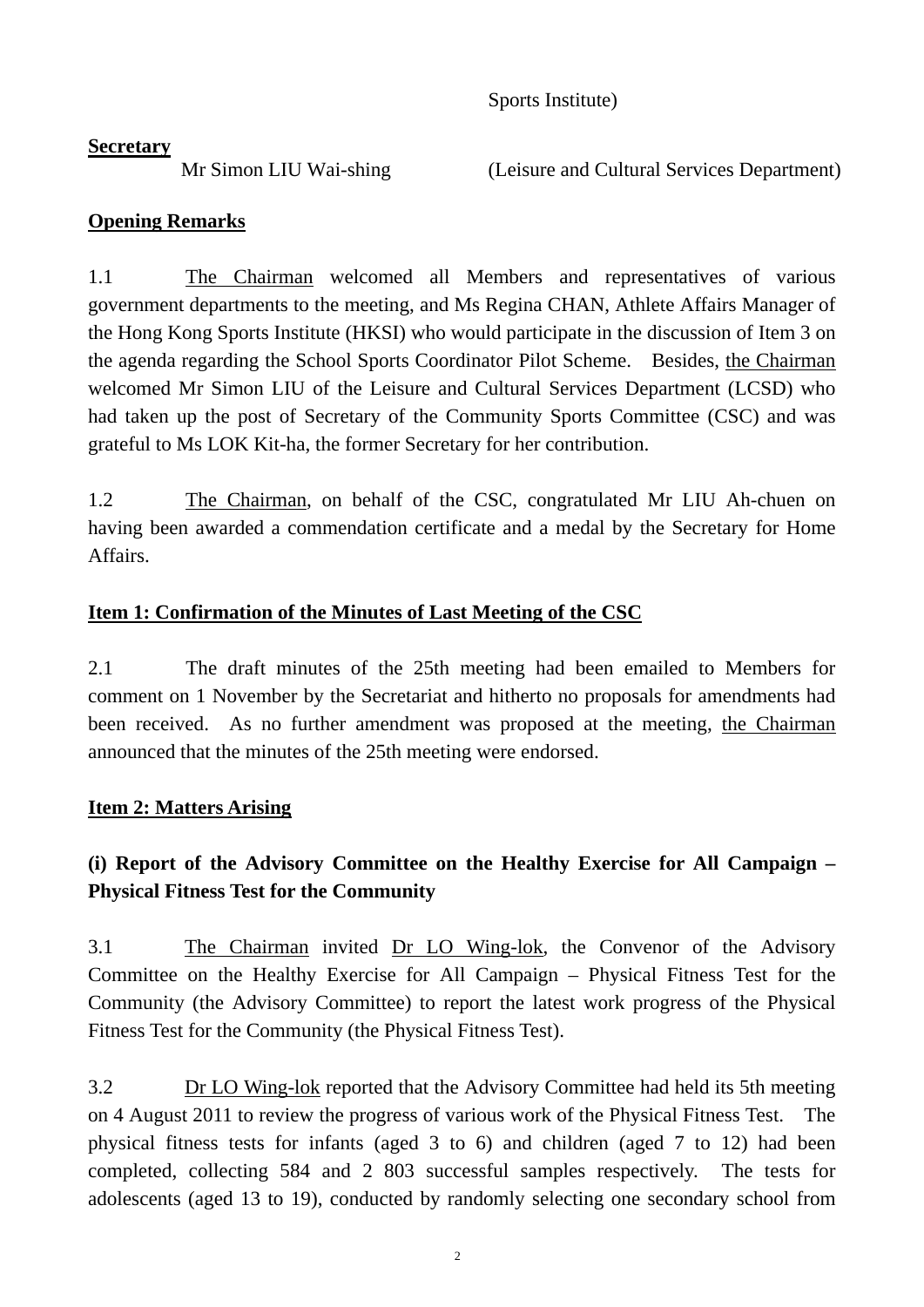each of the 18 districts in the territory, had commenced on 26 September. Ten secondary schools had taken the tests as at mid-November, while it was expected that data from the remaining secondary schools would be collected and questionnaires completed by the end of December. In the light of the lukewarm response in the Stage I pilot tests for adults (aged 20 to 59) and seniors (aged 60 to 69), the Advisory Committee had increased the sample size from 3 000 to 6 500 and invited other family members in the selected households to take the tests. Under the new arrangement, data collection in Stage II commenced in mid-August 2011 had been quite fruitful. As at mid-November, 1 192 respondents, some of which were accompanying family members, had attended the tests. Together with the 232 respondents who had previously participated in the tests, a total of 1 424 successful samples had been collected. It was expected that about 2 100 successful samples would be gathered by mid-January 2012 for analysis and study of the two age groups. Upon completion of all data collection work, the relevant information would be passed to the Chinese University of Hong Kong for collation, data analysis and compilation of preliminary research findings.

## **(ii) Report on the Follow-up Action Plan on Study on Sport for All – the Participation Patterns of Hong Kong People in Physical Activities**

4.1 The Chairman invited Mr Simon LIU of the LCSD to report the latest progress of the Follow-up Action Plan on Study on Sport for All – the Participation Patterns of Hong Kong People in Physical Activities.

4.2 Mr Simon LIU reported that the LCSD had chosen the middle-aged people as the main target in response to the findings and recommendations of the Study. Apart from organising more activities such as gateball and lawn bowls for the middle-aged people, the LCSD had been promoting to them since July 2011 fitness walking for which fitness requirements were relatively low and gear relatively simple. It had designated in the 18 districts in the territory 33 fitness walking tracks, most of which were found in LCSD venues or passed through facilities in the districts. It was hoped that members of the public could do fitness walking exercise anytime anywhere and incorporate the activity into their daily life after they grasped the proper skills. Besides, the LCSD had produced a series of promotional materials, including booklets, posters and promotional video. Copies of the promotional booklet on fitness walking which listed the 33 fitness walking tracks and introduced the basic gear for fitness walking, safety guidelines and instructions on using a pedometer were distributed in the meeting for Members' reference. To further promote Sport for All, the LCSD had held the Sport For All Day 2011 on 7 August under the programme theme of fitness walking with the key message of "Be Smart and Healthy. Let's Take a Brisk Walk Daily". The programmes had been well received by the public, attracting an attendance of over 200 000, of which about 26 000 had participated in a wide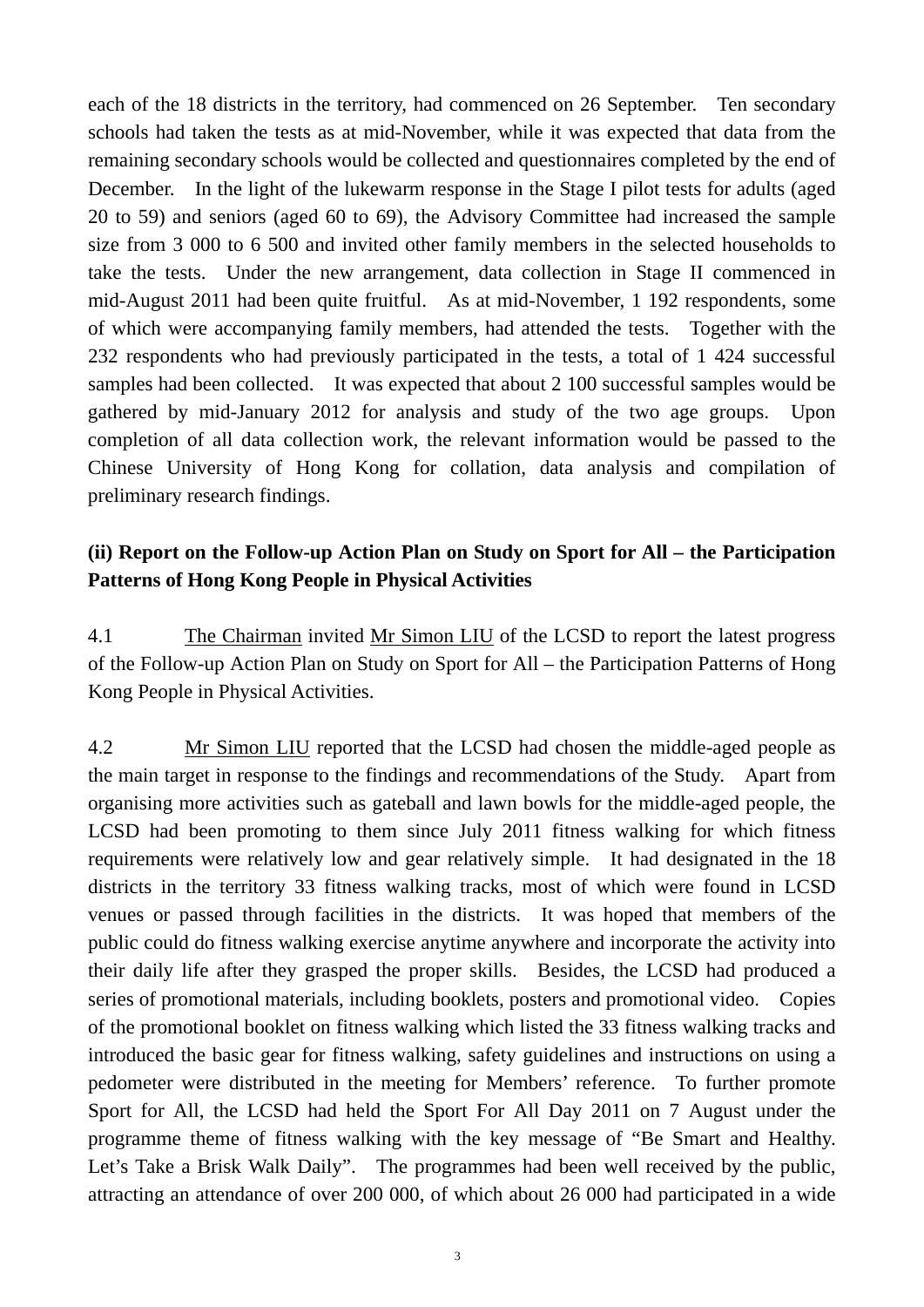range of free programmes, about 177 000 had enjoyed free use of leisure facilities, and over 1 000 had participated in fitness walking play-in activities held in the Ma On Shan Promenade, Hong Kong Park, Po Kong Village Road Park and Tsing Yi Park. There had been a strong sporting atmosphere in the community. Mr LIU played a four-minute promotional video on fitness walking in the meeting for Members' reference. The relevant video had been uploaded to LCSD's website and broadcast in leisure venues, including sports centres and swimming pools in all districts, as well as via the large video walls in Victoria Park and the Urban Council Centenary Garden.

4.3 Members gave their views on fitness walking activities. Their views and responses were summarised as follows:

- (a) Mrs Cecilia WONG asked if hyperlinks to information on fitness walking could be provided on school websites for parents' reference and enhancing promotion.
- (b) Mr Daniel CHAM suggested condensing the promotional video on fitness walking so that it could be broadcast on TV and radio during the free time slots the media provided for the Government, with a view to enhancing promotion. He thought that the booklet was content-rich and asked if it had already been uploaded to LCSD's website for the public to view. Furthermore, he suggested providing the walking distance and time for 8 000 to 10 000 steps and putting signs and clocks along the fitness walking tracks for the ease of calculation of walking distance and time by the public.
- (c) Dr Simon YEUNG commented that some fitness walking tracks (such as the one on Bowen Road) were relatively remotely located and long. He asked whether there were any drinking fountains and enquired the ways of handling emergencies. He suggested enhancing safety measures.
- (d) Mr Raphael TONG suggested including in the booklets the locations of the MTR stations to be completed in Western district when they were to be reprinted so as to provide the public with information on easier access to Sun Yat Sen Memorial Park.
- (e) Mr George YIP proposed that sufficient facilities for resting should be provided for users along the fitness walking tracks.
- (f) Mr CHU King-yuen opined that the publicity for and promotion of fitness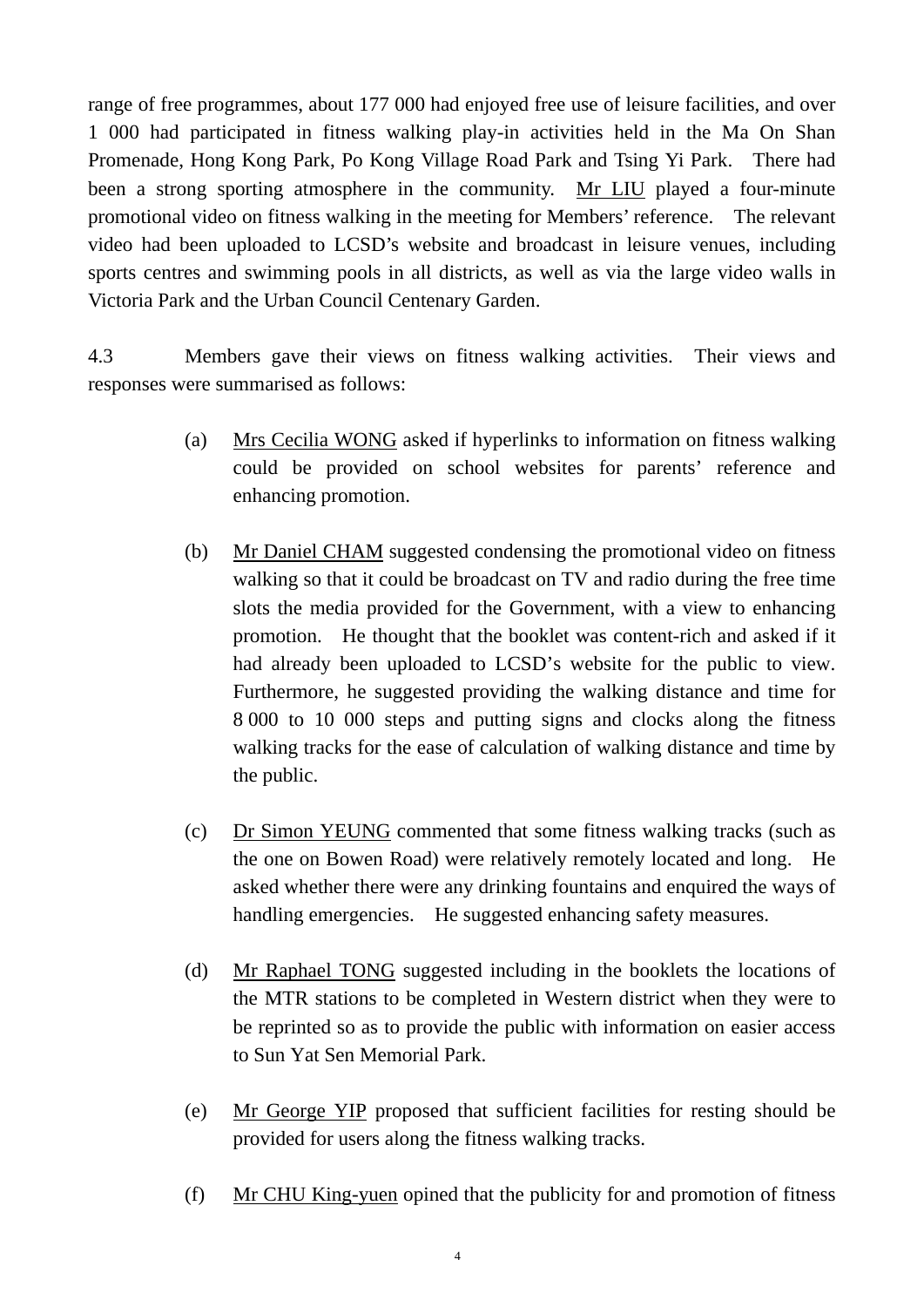walking tracks in the districts should be enhanced at the community level. There were currently two fitness walking tracks in Tai Po district. He suggested promoting the relevant fitness walking tracks through organisations in the academic sector (such as School Liaison Committees) and organising major publicity campaigns through District Councils (DCs) to encourage the public to make use of the fitness walking tracks in the districts for persistent fitness walking.

- (g) Mr Henry CHAN thought that fitness walking was not confined to venues and thus should be widely promoted among the public to encourage them to do fitness walking exercise anytime anywhere. In addition, he agreed on promoting fitness walking tracks in the districts through the DCs, the effect of which, he believed, would be rather desirable. He commented that as information technology was advanced and smartphones were popular nowadays, the public might download applications for calculating consumption of calories, which could in turn simplify the calculation methods of calories and boost effectiveness.
- (h) Mr Philip LI said that he did exercise on Bowen Road every morning. With beautiful scenery and facilities like toilets and drinking fountains, there were however many foreigners riding bicycles, and vehicles for slope maintenance entering or leaving Bowen Road at 8 am, posing threat to the safety of people who did fitness walking exercise and causing pollution to the environment. He suggested enhancing safety measures and wished to know more about law enforcement arrangements against unauthorised cycling and skateboarding. He also proposed refraining maintenance vehicles from entering Bowen Road before 9 am in order to reduce emission of exhaust gas and ensure road safety.
- (i) Prof LEUNG Mee-lee pointed out that Bowen Road was relatively narrow and cars ran on it at relatively high speeds. Coupled with the fact that some sections were one-way, the safety of people who did fitness walking exercise there was worrying. She suggested conducting site visits to the relevant road sections to provide appropriate support for people who did fitness walking exercise there.
- (j) Ms Olivia CHAN of the LCSD thanked Members for their opinions and responded as follows:
	- (i) The booklet and promotional video on fitness walking had been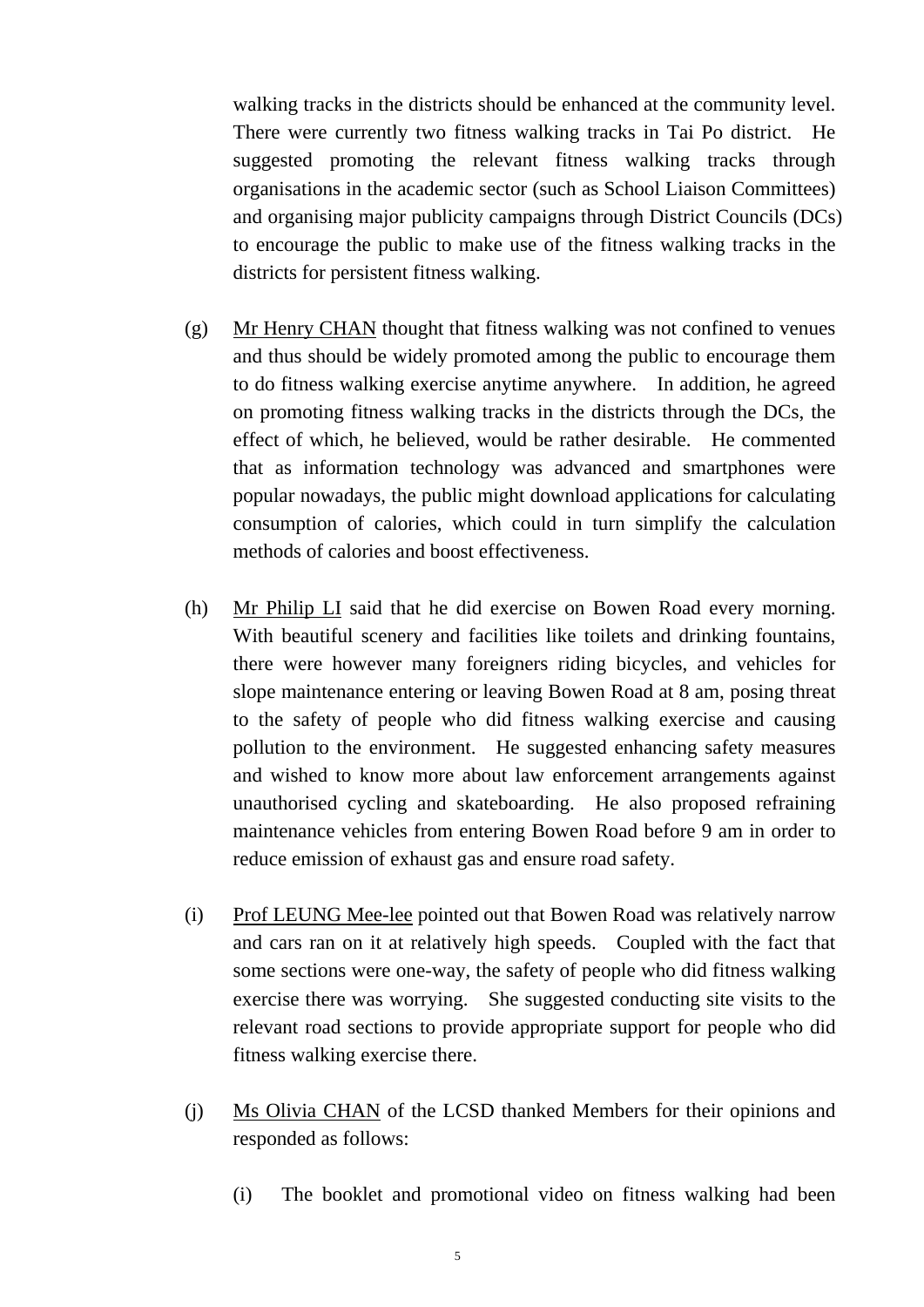uploaded to LCSD's website. Organisations were welcome to create links to the website and interested organisations would be contacted in due course to follow up on the arrangement. She remarked that Members' opinions would be considered in order to further enrich the content of the booklets when they were to be reprinted. Besides, condensing the promotional video, broadcasting it on RoadShow, and the feasibility of producing a 30-second promotional video for broadcasting on TV would be considered on resource grounds, with a view to enhancing publicity and promotion work;

 (Post-meeting note: The LCSD had planned to broadcast the promotional video on fitness walking on RoadShow in February 2012. With regard to the suggestion of producing a 30-second promotional video for broadcasting on TV, it would be technically difficult to condense the content into 30 seconds as the video was very content-rich. Therefore, it was unfeasible to broadcast the video on TV.)

- (ii) LCSD's Leisure Managers of various districts would work with the DCs to explore ways to enhance at the community level the publicity for and promotion of fitness walking tracks in the districts. She quoted the example of a publicity campaign for the fitness track in the Central and Western district organised in 2011, in which district councillors led members of the public to do fitness walking exercise on the fitness walking track in Sun Yat Sen Memorial Park;
- (iii) She commented that the LCSD had set up 33 fitness walking tracks mainly to promote fitness walking and encourage the public to do fitness walking exercise anytime anywhere according to needs, eventually enhancing their physical fitness and health. She elaborated on the selection process of the 33 fitness walking tracks for Members' reference. Most of the fitness walking tracks were found in LCSD venues or passed through facilities in the districts and each section had been carefully assessed by the Physical Fitness Association of Hong Kong, China to ensure all were suitable for fitness walking exercise for people of different ages. Each fitness walking track had panels providing information on a walking route, the total length of the track, physical fitness and energy consumption, etc. and there were milestones at appropriate points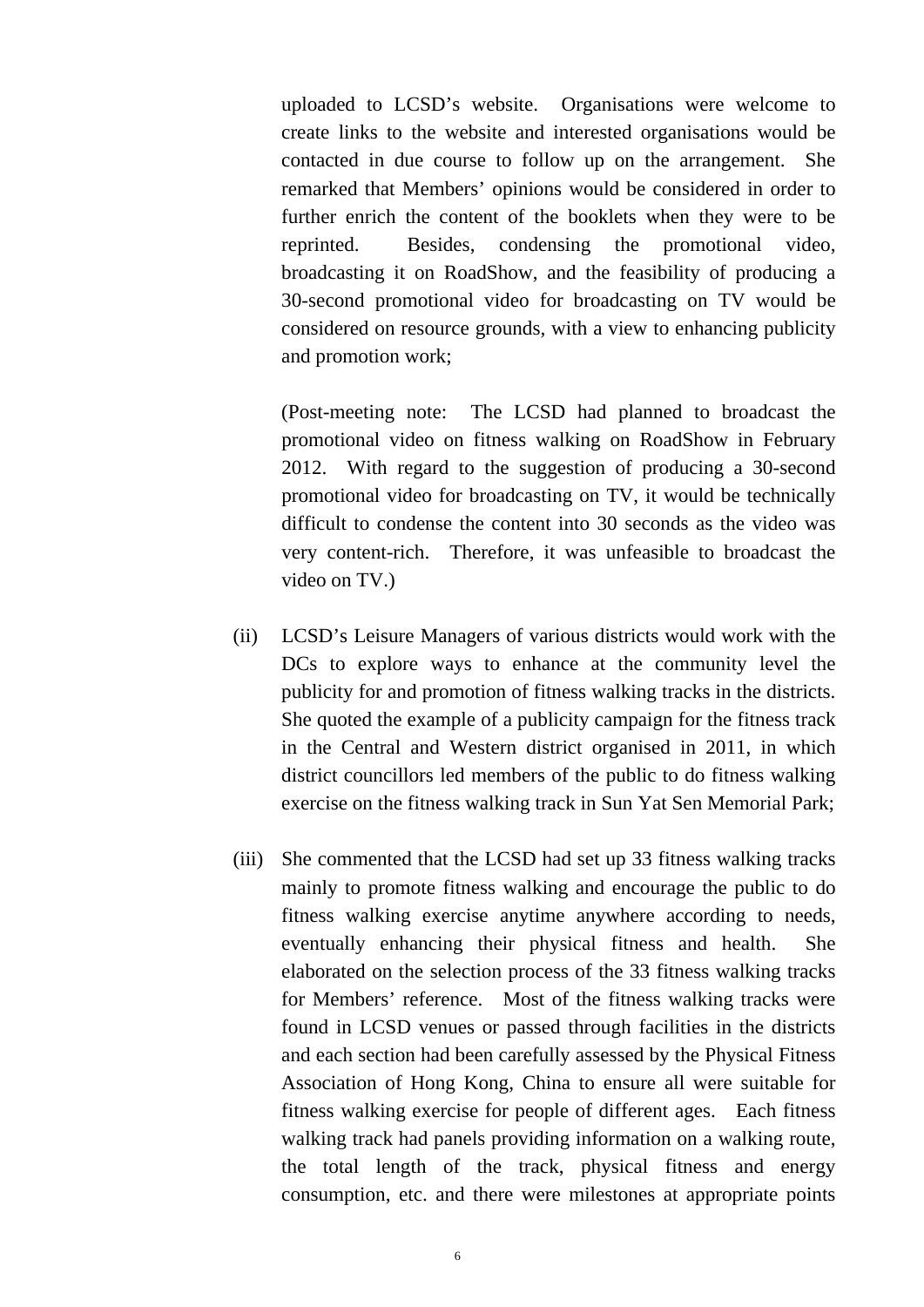along the track for users' reference. She added that Bowen Road was a road outside the purview of the LCSD. Therefore, other road users or maintenance vehicles might enter or leave the road. People who did fitness walking exercise had to pay attention when using the relevant road sections.

- (k) Mr David YIP, the Vice-chairman said that the Central and Western District Recreation and Sports Association had organised in August 2011 the "Opening Ceremony of the Central and Western District Sports Festival cum Launching Ceremony of Central and Western District Fitness Walking Track" under the theme of fitness walking, attracting an attendance of over 1 000 and creating a boisterous atmosphere. Mr YIP commented that the fitness walking track in Central and Western district was so popular among the public that some women's groups and elderly centres requested information on the track for reference. He said that the relevant information had been uploaded to the website of the Central and Western District Recreation and Sports Association and thanked LCSD staff for their assistance. According to him, the DC and the LCSD would erect in due course panels providing information on walking distance and energy consumption along the fitness track from Sun Yat Sen Memorial Park to Central Pier 7 for users' reference.
- (l) The Chairman said that he had attended the fitness walking play-in held in the Ma On Shan Promenade on 7 August and the Launching Ceremony of the Central and Western District Fitness Walking Track. He thought that the scenery of the two fitness walking tracks was beautiful and agreed that promotion work should be stepped up to encourage the public to do fitness walking exercise actively. Furthermore, as the promotional video on "M" Mark events shown in the Hong Kong Open received enthusiastic response from the public, he suggested encouraging the national sports associations (NSAs) to play the promotional video during major events or competitions so as to enhance promotion.
- (m) Dr Regina CHING of the Department of Health (DH) suggested promoting the fitness walking tracks to foreign visitors, which would in turn provide them with an opportunity to admire the beautiful scenery of Hong Kong and use the facilities.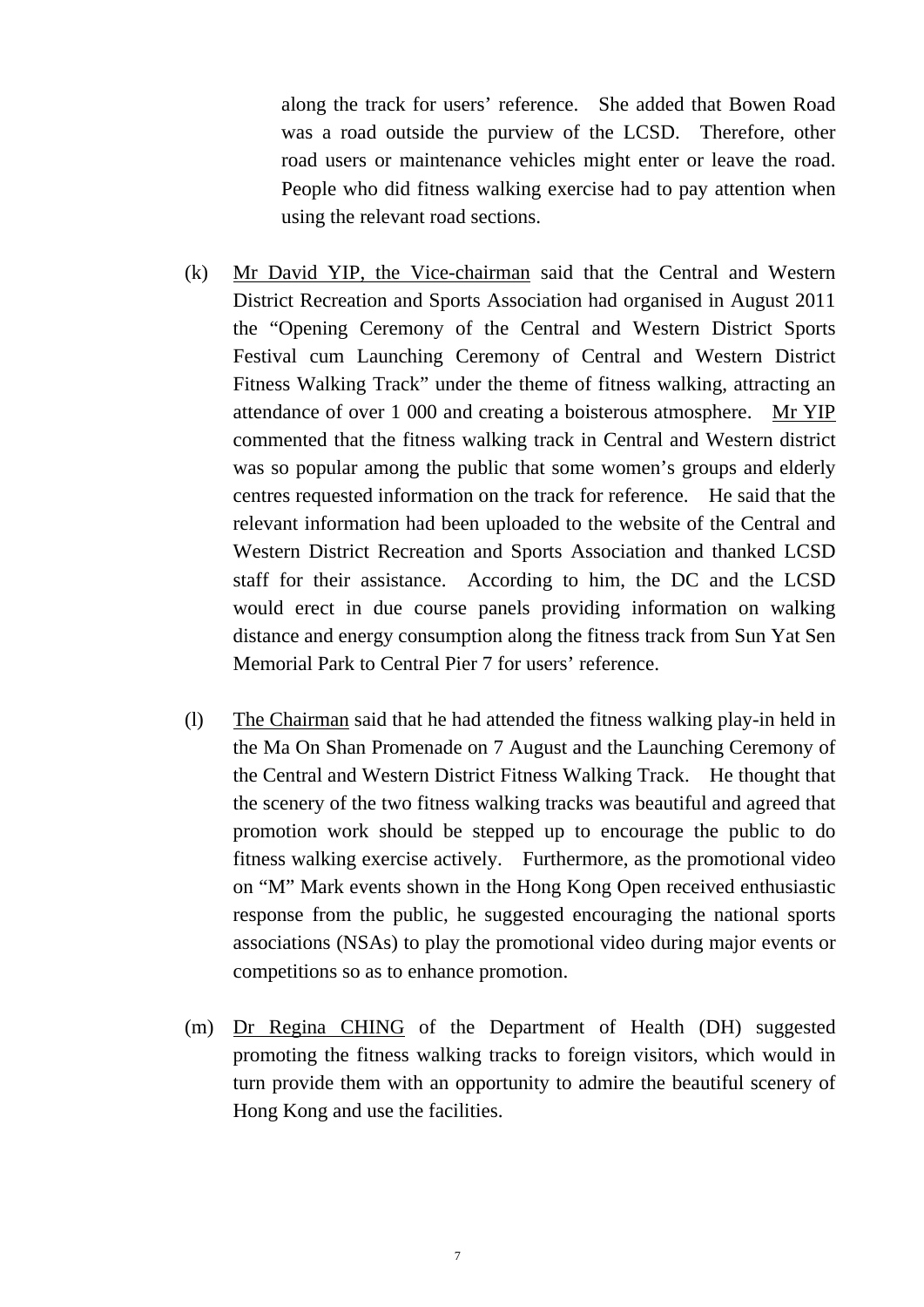## **Item 3: School Sports Coordinator Pilot Scheme (CSC Paper 6/11)**

5.1 The Chairman invited Ms LAM Sau-ha of the LCSD to introduce the content of CSC Paper 6/11 by PowerPoint.

5.2 Ms LAM Sau-ha introduced the content of CSC Paper 6/11. The Chairman invited Members to give their views on the paper.

5.3 Members gave their views on the paper. Their views and responses were summarised as follows:

- (a) Mr Daniel CHAM suggested increasing the quota of School Sports Coordinators (SSCs) and wished to learn more about the selection criteria of the Pilot Scheme. Currently, the Scheme's expenditure was estimated at \$300,000, of which about \$110,000 was earmarked for organising programmes, employing coaches/temporary staff and acquiring sports equipment. Given the costliness of some sports equipment, he proposed designating most of the expenditure to organising programmes to help schools promote a sporting culture. To that end, he also recommended that the SSCs assist in training school teams and staging inter-school competitions.
- (b) Professor LEUNG Mee-lee distributed a booklet on the Hong Kong Athletes Career and Education Programme (HKACEP) for other Members' reference, and shared with them the views of the Sports Federation & Olympic Committee of Hong Kong, China (SF&OC) on the Pilot Scheme. She said that the HKACEP, offered by the SF&OC to local athletes nominated by their respective NSAs, had a wider scope than the Pilot Scheme, which would cover only athletes in the 15 elite sports currently supported by the HKSI. She also pointed out that the HKACEP had a mechanism for qualifications assessment. Although she welcomed the increase in support for retired athletes under the Pilot Scheme, she was worried that there would be a drain on talent if the specialities and interests of the SSCs were not in line with the sporting cultures of the participating schools. According to her, between 2005 and October 2011 some 60 elite athletes had retired, and there were about one or two athletes retiring every year except that 20 and 10 elite athletes had retired respectively in April 2010 (after the East Asian Games) and April 2011 (after the Asian Games). She suggested that the CSC give thorough consideration to the directions of the Pilot Scheme, such as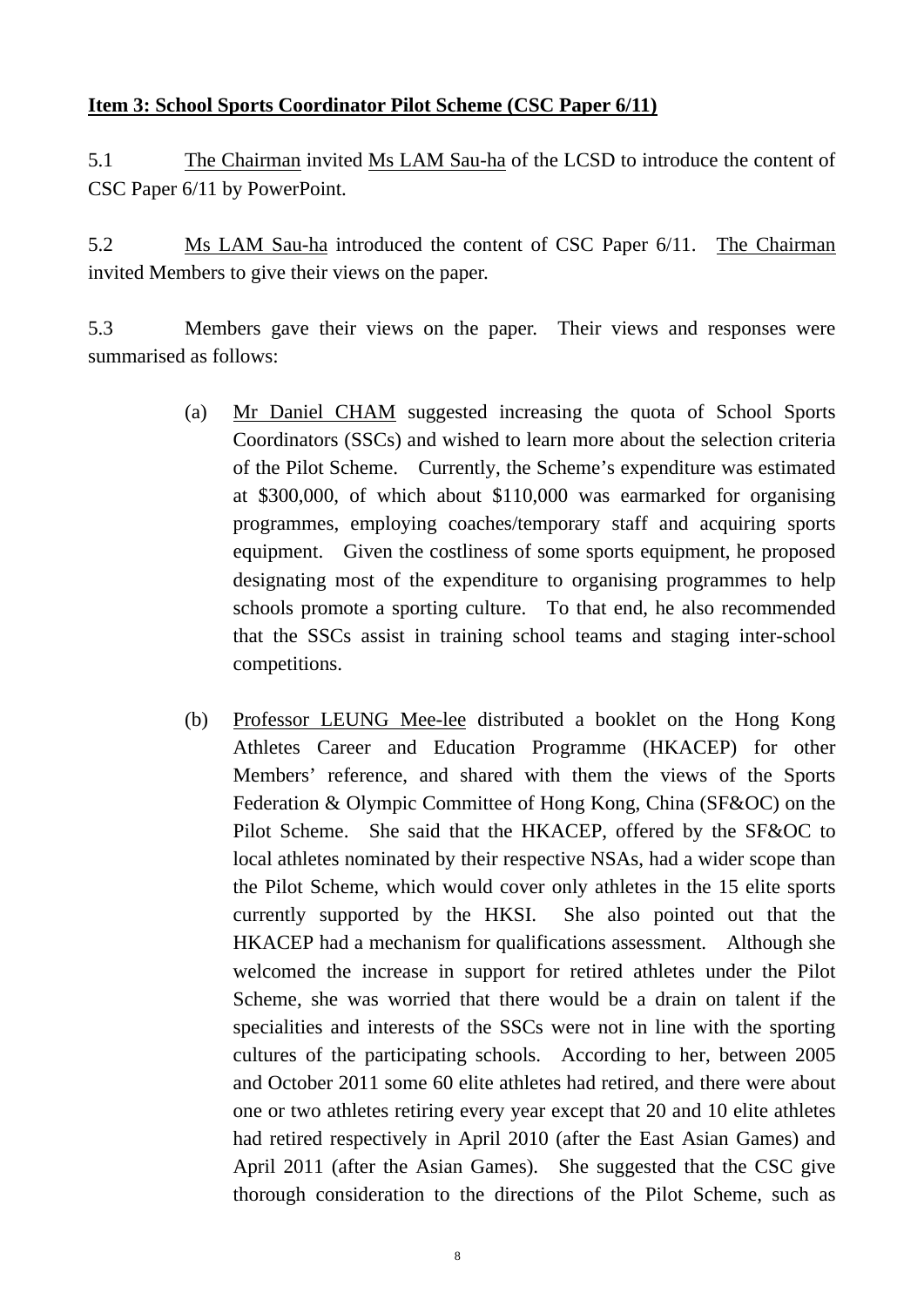whether medical insurance and end-of-contract gratuities should be offered in addition to monthly salaries and Mandatory Provident Fund contributions, and whether the SSCs should be provided with educational opportunities and follow-up programmes. She also urged the CSC to consider the career prospects of the SSCs upon their completion of the Scheme in three years' time.

- (c) Mrs Cecilia WONG was in favour of providing post-retirement support for athletes to encourage more of them to take up sports as a full-time career. Given that the current Pilot Scheme was supposed to be open for application by all government and aided secondary schools in the territory, she wondered if special schools would also be eligible to apply. In view of its pilot nature, she recommended allowing different types of schools to join the Scheme so as to understand the needs of schools. Besides, she shared the concern about the SSCs' career prospects upon their completion of the three-year Pilot Scheme, which in her opinion would have direct implications for athletes' interest in the Scheme. In that regard, she suggested mapping out a way forward with clarity and continuity.
- (d) Mr Raphael TONG proposed that the inflation in the coming three years be taken into account, the proportion of the Pilot Scheme's total expenditure on the SSCs' salaries be capped to allow schools greater flexibility in determining the actual pay levels of the SSCs, and that thorough consideration be given to whether schools could nominate non-HKSI retired athletes to join the Scheme. Furthermore, he recommended extending the Scheme, if it proved successful, to primary schools and private schools so as to improve students' sports standards. Regarding the quota for the Scheme, he suggested increasing it to 20 or 30 as he opined that the Scheme's effectiveness would be more accurately established with a larger quota. As for the additional expenditure that would be incurred in raising the quota, he proposed that consideration be given to using the Elite Athletes Development Fund of \$7 billion, the establishment of which had been announced in the 2011-12 Policy Address.
- (e) Dr Simon YEUNG supported the Pilot Scheme, which he said had to be a long-term one from the athletes' perspective. In addition to asking whether the job title currently proposed was a sustainable one, he suggested, as an improvement to the Scheme, that clear requirements and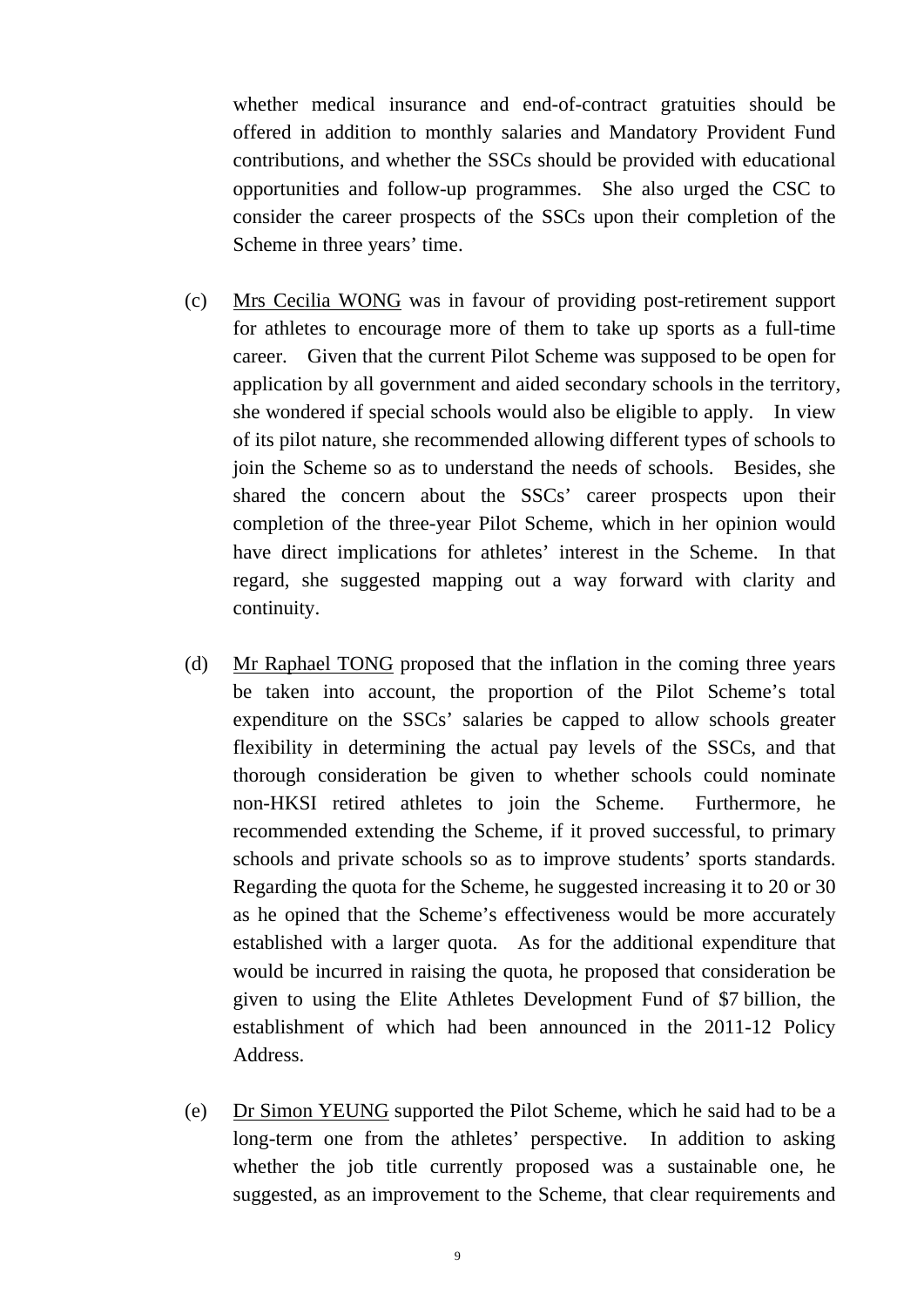qualifications be laid down for the positions. With regard to the proposed quota increase, he was worried that, given the limited number of athletes retiring each year, there might not be enough retired athletes to support the full implementation of the Scheme if the quota was raised.

- (f) Mr LIU Ah-chuen said that the Student Sports Activities Co-ordinating Sub-Committee (SSACS) had discussed the issues mentioned above and come up with suggestions, namely adjusting the SSCs' salaries according to yearly inflation, and providing serving SSCs with educational opportunities as well as study allowances to prepare them for career development upon their completion of the three-year Pilot Scheme. Moreover, it was equally important that the SSCs' sports specialities and networks be in line with the sports development of the participating schools. He also proposed that a long-term development strategy be devised, that an assessment timetable be put in place to review the effectiveness of the Scheme regularly, and that thorough consideration be given to mapping out the way forward. Furthermore, to facilitate the smooth introduction of the Scheme, he suggested providing schools with clear guidelines for completing the proposals.
- (g) Mrs Stella LAU remarked that the primary purpose of the Pilot Scheme was to provide an opportunity for retired athletes to join the workforce. Because of its pilot nature, the Scheme might not be able to offer comprehensive employment protection or cater to every need at the current stage. She believed that the athletes had to rely on their own efforts. Regarding the HKSI, which would recommend candidates for appointment as SSCs under the Scheme, she thought that it should provide the candidates with pre-service training to equip them for the employment market. She also said that the participating schools should understand that the SSCs did not have a strong academic foundation and should try to help the SSCs instead of setting standards and requirements that were too high for them. She urged the CSC not to set a very high starting point for the Scheme.
- (h) Mr Philip LI said that the quota for the Pilot Scheme should not be too large and should ideally range between 10 and 15, adding that the Scheme should be regularly reviewed so as to enhance its effectiveness. He commented that the writing proficiency of some retired athletes might not be satisfactory and that the currently proposed pay level of the SSCs was already very attractive. As to whether the SSCs and the physical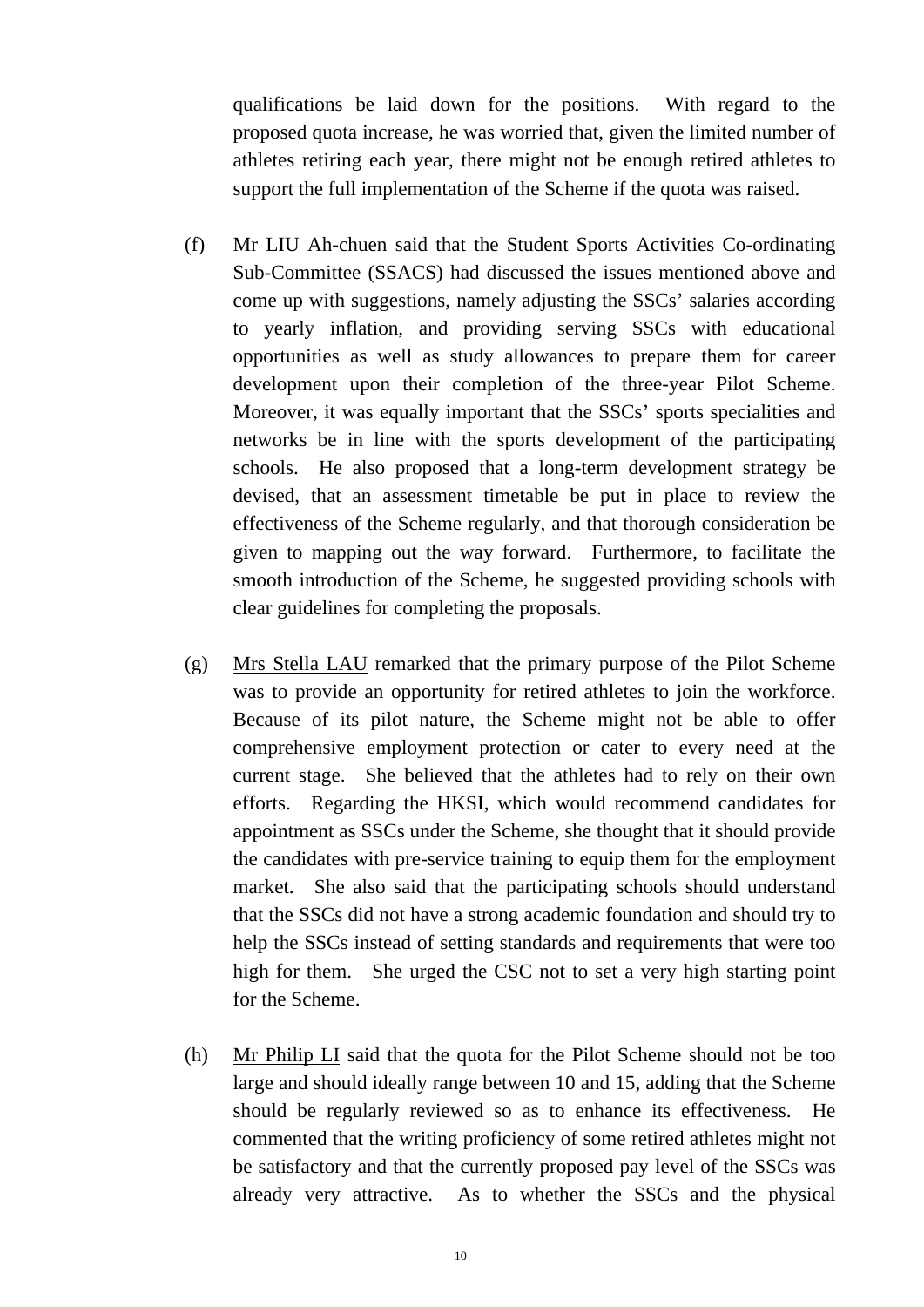education teachers of the participating schools could work together well, he regarded that as a challenge, saying that time would be needed for observation and improvement of the implementation process. Besides, he asked whether schools that promoted sports other than the 15 elite sports supported by the HKSI would be given flexibility under the Scheme to select their own SSCs to assist in the promotion of such sports.

- (i) Professor LEUNG Mee-lee agreed that schools should be allowed to nominate retired athletes in other sports to join the Pilot Scheme and that the Scheme should be open for application by special schools and primary schools, in order to meet schools' needs and stimulate students' interest in sports. In addition, considering it essential for the SSCs to have dedication and good promotion skills, she suggested that the HKSI strengthen its training of the candidates in those two areas. Nevertheless, she urged the CSC to think through the Pilot Scheme before launching it as she thought that comprehensive vocational and educational support was currently available for athletes under the HKACEP.
- (j) Ms LAM Sau-ha of the LCSD thanked Members for their valuable views. She provided the following additional information to address some Members' concerns.
	- (i) Regarding the selection criteria of the Pilot Scheme, each interested school would be required to submit a sports development strategy proposal for the coming three years. A panel of representatives from the Home Affairs Bureau (HAB), the LCSD, the Education Bureau (EDB) and the HKSI would assess applications from schools according to their sports development plans and targets (for example the number of students to benefit from the Scheme, the achievability of the targets, and the sustainability of the plans). She added that the selection mechanism and criteria were currently being fine-tuned;
	- (ii) Regarding the other expenses (such as the acquisition costs of sports equipment) of the Pilot Scheme, flexible adjustments could be made in response to the needs of the participating schools. She said that during the three-year implementation period, reviews would be conducted to evaluate the Scheme's effectiveness and appropriate adjustments would be introduced to help the SSCs and the schools make a success of the Scheme;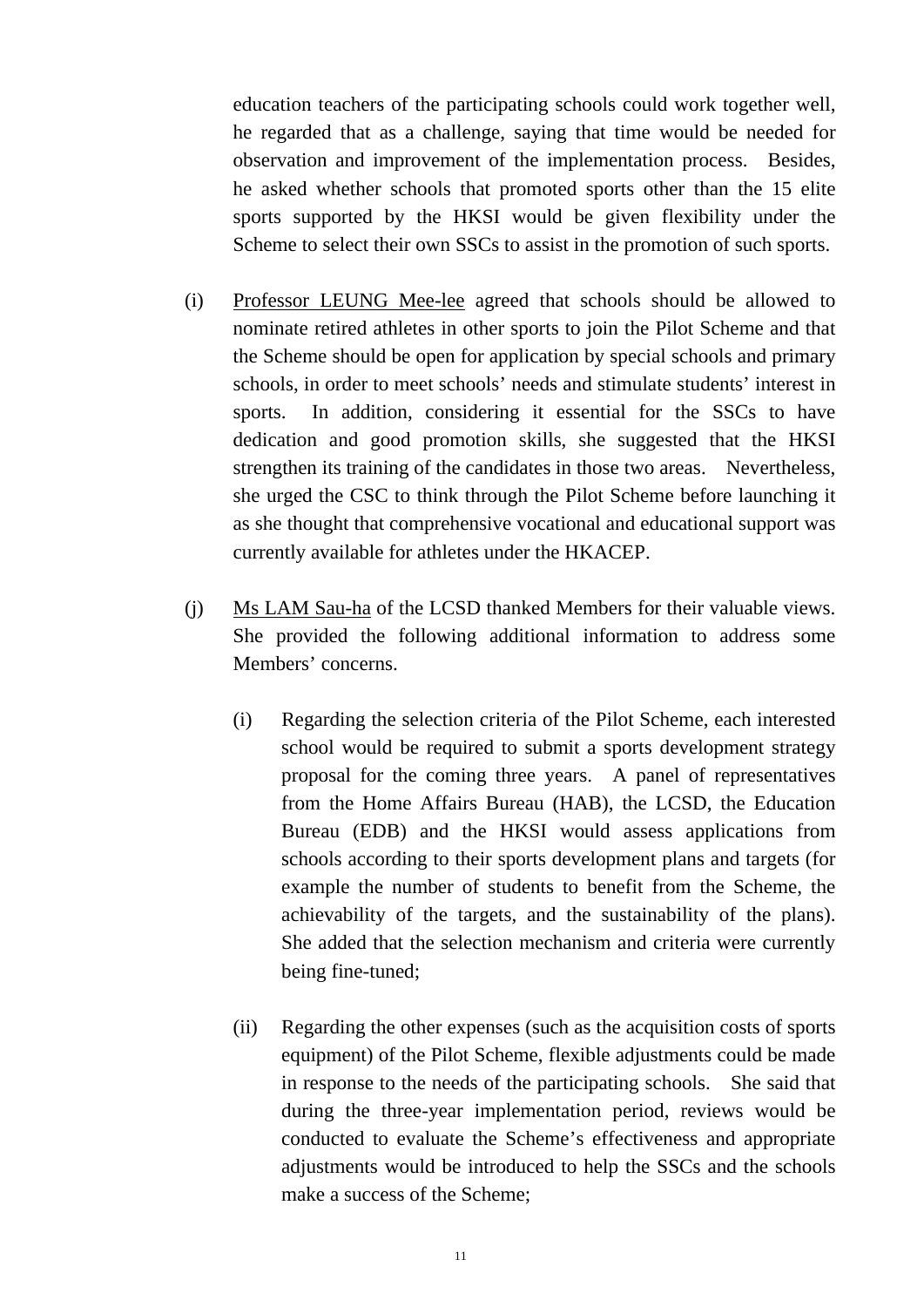- (iii) Under the Pilot Scheme's initial proposal, the HKSI would recommend athletes from its 15 elite sports as candidates for appointment as SSCs. As another channel for retired athletes to receive vocational training, the Scheme was in addition to, rather than in conflict with, the HKACEP offered by the SF&OC;
- (iv) It was believed that the HAB would explore, subject to the availability of resources, the provision of study allowances for serving SSCs to help them prepare for future careers. The working group concerned would later provide a template and guidelines to help schools prepare their proposals.
- (k) Mrs Stella LAU understood that the Pilot Scheme was intended to provide vocational training for the young athletes of the HKSI, who might be unable to complete their education because of their full-time training at the HKSI, whereas the HKACEP of the SF&OC was meant to offer vocational and educational support to elite athletes. In her opinion, the two programmes should not be compared against the same yardstick as they had different target groups.
- (l) Professor LEUNG Mee-lee said that the HKACEP was targeted at elite athletes who were of relatively older age and had achieved some success in sports. She would like to know which age group of retired athletes would be eligible for the Pilot Scheme.
- (m) Ms Regina CHAN of the HKSI said that currently under the HKSI Athletes Scholarship Programme, each NSA recommended suitable athletes to receive elite training at the HKSI. Those athletes came from different groups, including a small number of full-time athletes who did not opt for conventional education, a number of part-time athletes who attended mainstream schools, and a number of full-time athletes who fully concentrated on training to pursue excellence. According to her, the HKSI, the LCSD, the HAB and the EDB had agreed, when discussing the introduction of the Pilot Scheme, that the head coaches of the HKSI's 15 elite sports would recommend athletes who had already retired or would retire in March 2012 to be candidates for appointment as SSCs. It was believed that such candidates would be aged 18 or above. According to the initial proposal, those nominees would have to achieve elite score point 3 or above with more than four years of sporting experience. Although she acknowledged that the nominees' sports specialities should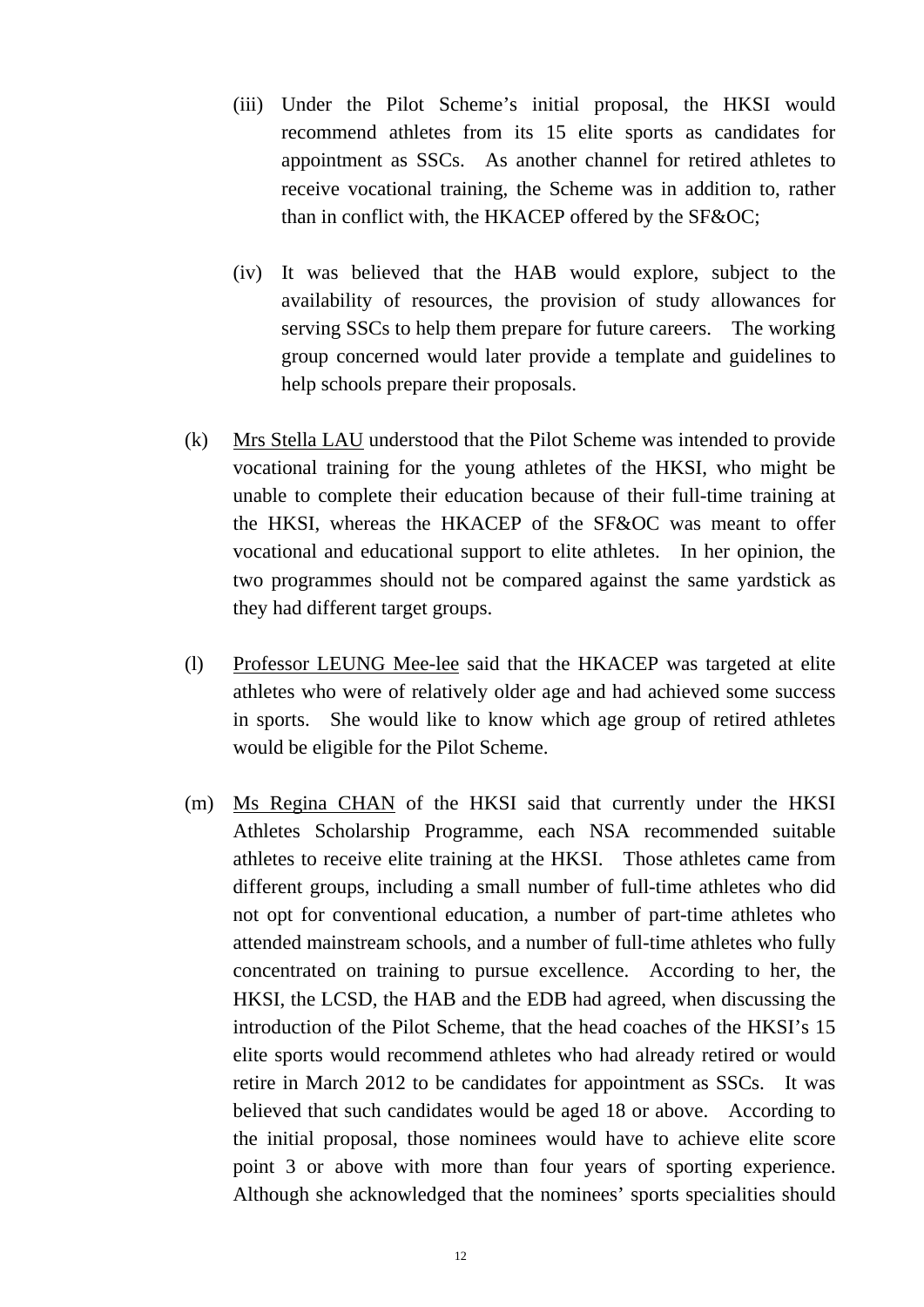ideally be in line with the sports development of the participating schools, she said that some athletes could also contribute to the sporting culture of the schools with knowledge and experience other than that of their sports specialities. The athletes would be allowed to make their own choices in due course; meanwhile the HKSI would try to understand their job expectations and provide them with informative information regarding the selection. She considered it a challenge to strike a balance between the expectations of the athletes and the schools, but believed that the Pilot Scheme was a key starting point to provide support for athletes and that time would be needed to refine its content. In the long run, the Scheme would be beneficial not only to the career development of retired athletes, but also to the promotion of sports in schools and the fostering of a strong sporting culture in the community.

- (n) The Director of Leisure and Cultural Services (DLCS) said that as the Pilot Scheme was a win-win for both retired athletes (who would have a transitional learning period to prepare for employment) and the participating schools (which would receive a helping hand to promote sports on campus), it should be considered from the perspectives of those two parties. Currently the implementation details of the Scheme were yet to be improved. She thanked Members for their valuable views, which would be referred to the SSACS for in-depth study with a view to fine-tuning the relevant details of the Scheme. She hoped that the HAB could make available more resources so as to increase the quota for the Scheme and improve the remuneration package for the SSCs. In order that the effective implementation of the Scheme would not be hampered by the vastly different expectations of the athletes and the schools, she said that it was incumbent upon the HKSI to provide the candidates with pre-service training and to help them adjust their mindset. Considering the Scheme to be beneficial to both the athletes and the schools in the long run, she hoped that the two parties would not be placed in confrontational positions and that the Scheme, as a worthwhile initiative, would not be thwarted by worries and concerns.
- (o) Mr George YIP suggested providing clear guidelines for schools and athletes in order to allay their concerns and ensure the smooth implementation of the Pilot Scheme.
- (p) Mrs Cecilia WONG reiterated her hope that the CSC would consider allowing special schools to join the Pilot Scheme, given that the details of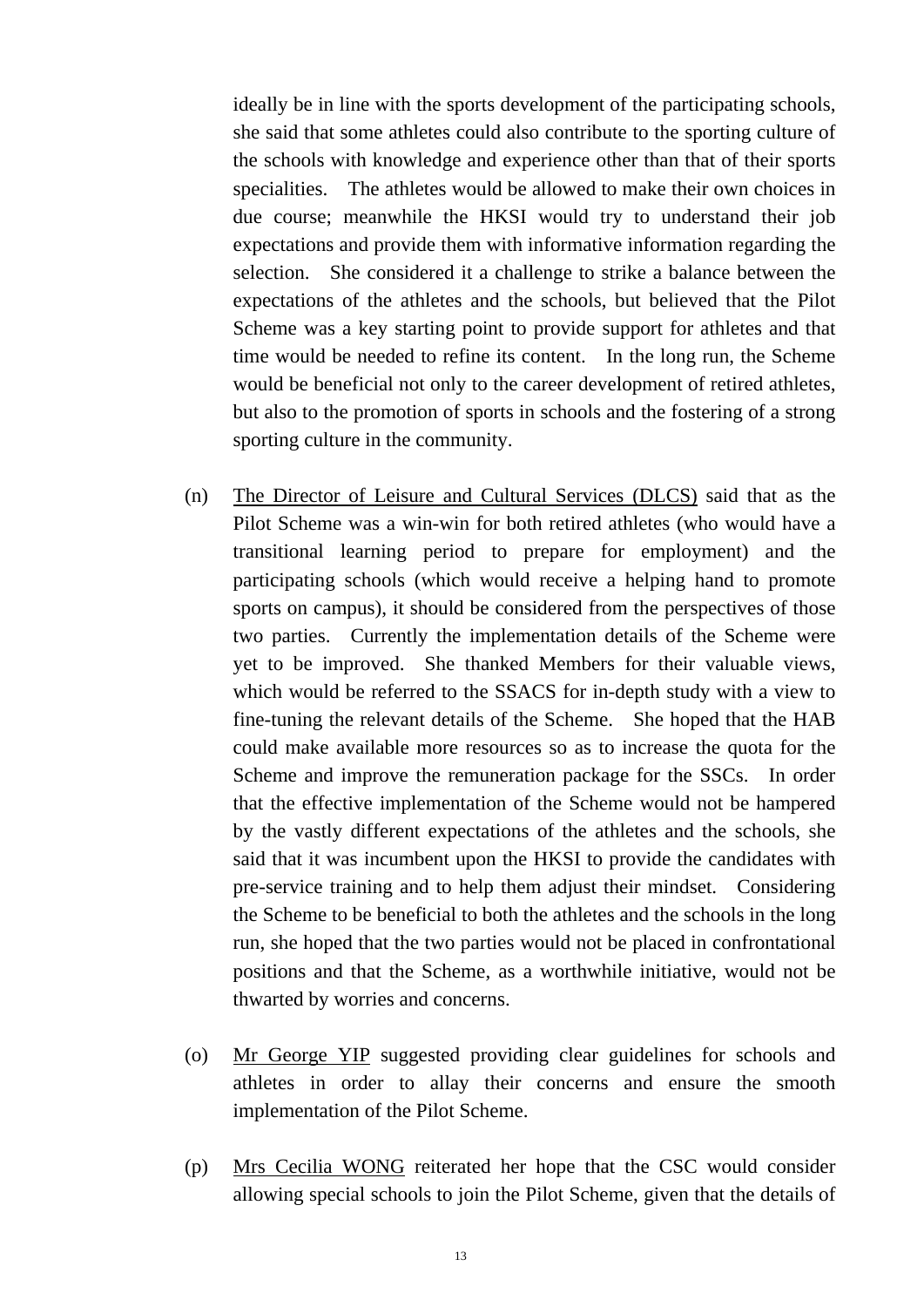the Scheme were yet to be finalised.

- (q) Mr Benjamin MOK of the HAB said that the Government always attached great significance to the retirement arrangements of elite athletes, and that both the SF&OC and the HKSI were key stakeholders in that regard. The HKSI, currently with about 170 full-time athletes, provided some retiring athletes with a range of support measures relating to their educational, vocational and personal development, whereas the SF&OC also played a part in delivering relevant support. Describing the Pilot Scheme as a win-win, he said that it would not only enhance retired athletes' career prospects, but also allow their expertise, experience and networks to be put to good use in helping schools promote a sporting culture. He added that the Scheme would be subvented by the Arts and Sport Development Fund, into which the Legislative Council's Finance Committee had earlier approved an injection of \$3 billion. Of the sum, \$1.5 billion had been designated as seed money for sports development, which should in turn be able to provide reasonable resources for the Pilot Scheme. He hoped that through implementing the Scheme, a better understanding of the needs of athletes and schools would be achieved for the purpose of devising the way forward.
- (r) Mr Henry CHAN supported the Pilot Scheme and suggested increasing its quota to 18 so that each of the 18 districts could have one SSC.

5.4 The Chairman thanked Members for their support for the Pilot Scheme and their valuable views, which he hoped the SSACS could take into detailed consideration when refining the Scheme.

### **Item 4: Any Other Business**

6.1 Mr Raphael TONG provided for other Members' reference a news report on sudden deaths caused by cardiovascular disease during exercise, successful cases of using automated external defibrillators (AEDs) to save lives from suspected heart attacks, as well as information on AEDs. He advocated the installation of the devices across the territory, describing them as easy to operate, inexpensive and life-saving in emergencies. He opined that AEDs were available at only a few places in Hong Kong, whereas overseas they could be commonly found in airports and other public venues. Given that currently all MTR stations were equipped with AEDs (totalling more than 230) and that the LCSD had introduced the devices to its swimming pools, he recommended that the LCSD extend the provision of AEDs to other land-based recreation and sports facilities. He also suggested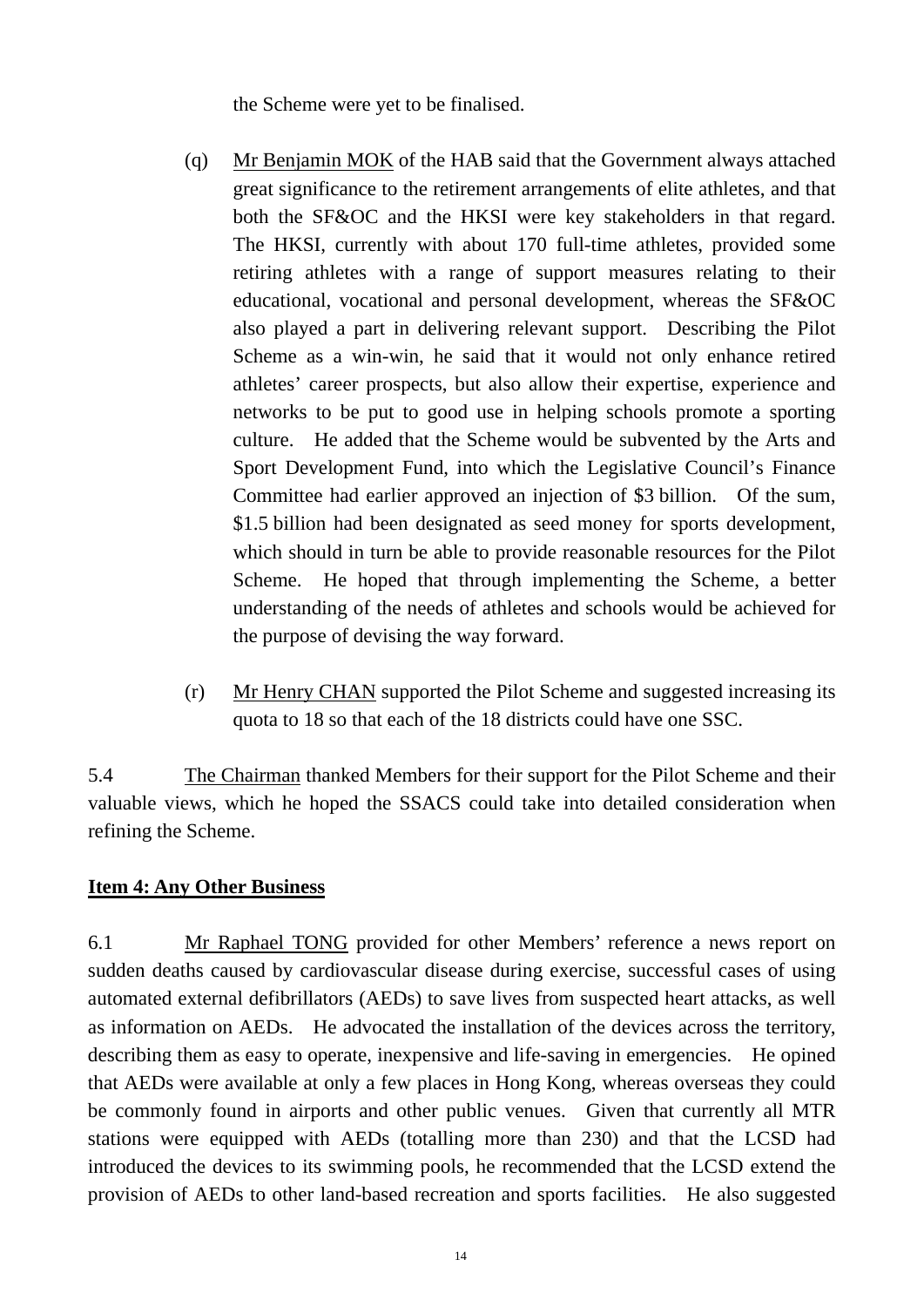that the HAB encourage the installation of AEDs in schools, community libraries, museums, shopping arcades managed by The Link Management Limited as well as government offices that were open to the public. He hoped that the CSC would consider his proposal.

6.2 DLCS thanked Mr TONG for his suggestions. She said that at the heads of departments' meeting held in 2010, the Fire Services Department (FSD) had urged heads of departments to consider installing AEDs at suitable places so that cardiac resuscitation could be performed whenever necessary. In response, the LCSD had introduced AEDs to its 39 swimming pools, five water sports centres and 36 bathing beaches before the commencement of the bathing season in March 2011. The devices were operated by on-duty lifeguards, most of whom had completed relevant training. She said that the LCSD's plan for the second phase was to extend the provision of AEDs steadily to its 253 land-based leisure venues (either with active facilities or with high utilisation rates), including sports centres, sports grounds and major parks, where the devices would be installed at publicly accessible locations. Members of the public who had been trained in the use of AEDs would be encouraged to give first aid to people in need. The devices would also be gradually introduced to cultural venues. The installation of AEDs at the land-based leisure venues was scheduled to commence in May 2012, when a large-scale publicity campaign would also be launched. She said that from April to November 2011, the use of AEDs at LCSD aquatic venues had been recorded on 14 occasions, on one of which it had proved necessary to administer electric shock treatment. She encouraged interested Members to attend relevant training offered by the FSD, the Hong Kong St. John Ambulance and the Hospital Authority so that they could deliver emergency first aid to people in need.

6.3 Mr HO Chun-ip of the EDB reported that AEDs had already been added to the recommended list of first aid items under the Safety Guidelines on Physical Education updated on 1 September 2011, and that all schools across the territory had been notified of the recommendation to install AEDs on campus. He said that the recommendation had been warmly welcomed by principals and teachers at a briefing held in May 2011 on the updates to the Safety Guidelines. Some teachers had also suggested that sports centres be equipped with ice makers so that people who suffered from sprains during sporting activities could receive cold therapy.

6.4 Dr Regina CHING of the DH pointed out that adults were usually more prone to heart disease than teenagers and that the former's greater susceptibility was related to unhealthy lifestyle habits, such as lack of physical exercise. She remarked that newspapers tended to attract readers' attention by selectively covering newsworthy stories such as sudden deaths after physical activity. In her opinion, such an inclination would mislead people into associating physical activity with sudden death. Nevertheless, she still